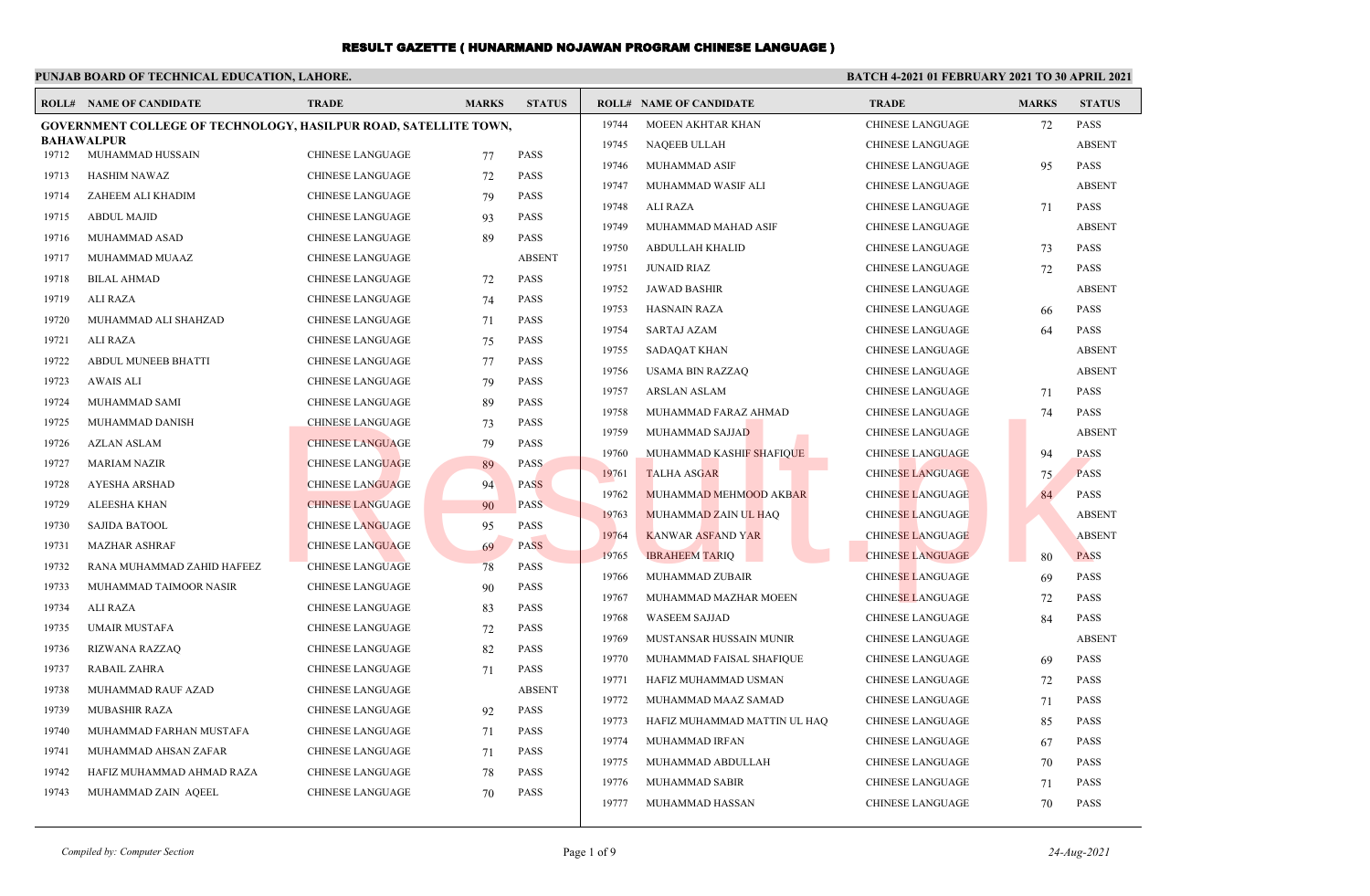|       | PUNJAB BOARD OF TECHNICAL EDUCATION, LAHORE. |                         |              |               | <b>BATCH 4-2021 01 FEBRUARY 2021 TO 30 APRIL 2021</b>             |                         |              |                            |  |
|-------|----------------------------------------------|-------------------------|--------------|---------------|-------------------------------------------------------------------|-------------------------|--------------|----------------------------|--|
|       | <b>ROLL# NAME OF CANDIDATE</b>               | <b>TRADE</b>            | <b>MARKS</b> | <b>STATUS</b> | <b>ROLL# NAME OF CANDIDATE</b>                                    | <b>TRADE</b>            | <b>MARKS</b> | <b>STATUS</b>              |  |
| 19778 | MUHAMMAD JAHANZAIB AFZAL                     | <b>CHINESE LANGUAGE</b> | 68           | PASS          | GOVERNMENT TECHNICAL TRAINING INSTITUTE, RAILWAY ROAD, DERA GHAZI |                         |              |                            |  |
| 19779 | <b>FARAZ AHMAD</b>                           | <b>CHINESE LANGUAGE</b> | 84           | <b>PASS</b>   | <b>KHAN</b><br>19812<br><b>TAHIR AZEEM</b>                        | <b>CHINESE LANGUAGE</b> |              | <b>PASS</b>                |  |
| 19780 | <b>USAMA AHMAD</b>                           | <b>CHINESE LANGUAGE</b> | 70           | PASS          |                                                                   |                         | 88           |                            |  |
| 19781 | MUHAMMAD ZEESHAN                             | <b>CHINESE LANGUAGE</b> | 73           | <b>PASS</b>   | 19813<br>ZAHOOR AHMAD<br>19814<br>MUHAMMAD RASHID NAVEED          | CHINESE LANGUAGE        | 95           | <b>PASS</b><br><b>PASS</b> |  |
| 19782 | MUHAMMAD MUJAHID JUNAID                      | <b>CHINESE LANGUAGE</b> | 71           | <b>PASS</b>   |                                                                   | <b>CHINESE LANGUAGE</b> | 97           |                            |  |
| 19783 | ALI RAZA                                     | <b>CHINESE LANGUAGE</b> | 80           | <b>PASS</b>   | 19815<br>ZIMAD HASSAN                                             | <b>CHINESE LANGUAGE</b> |              | <b>ABSENT</b>              |  |
| 19784 | <b>HASNAIN IQBAL</b>                         | <b>CHINESE LANGUAGE</b> | 65           | PASS          | 19816<br>MUHAMMAD SULEMAN                                         | CHINESE LANGUAGE        | 87           | <b>PASS</b>                |  |
| 19785 | <b>SHAIR ZAMAN SHABIR</b>                    | <b>CHINESE LANGUAGE</b> | 71           | <b>PASS</b>   | 19817<br>GHULAM NIZAM UL DIN                                      | CHINESE LANGUAGE        | 96           | <b>PASS</b>                |  |
| 19786 | MUHAMMAD ZEESHAN                             | <b>CHINESE LANGUAGE</b> |              | <b>ABSENT</b> | 19818<br>UMAIR KHAN MAKKI                                         | <b>CHINESE LANGUAGE</b> | 95           | PASS                       |  |
| 19787 | ALI HAIDAR                                   | <b>CHINESE LANGUAGE</b> | 71           | <b>PASS</b>   | 19819<br>MUHAMMAD SHAHBAZ                                         | <b>CHINESE LANGUAGE</b> | 93           | <b>PASS</b>                |  |
| 19788 | MUHAMMAD UMAIR                               | <b>CHINESE LANGUAGE</b> |              | <b>ABSENT</b> | 19820<br>MUHAMMAD SHAHZAD                                         | <b>CHINESE LANGUAGE</b> | 85           | <b>PASS</b>                |  |
| 19789 | MUHAMMAD AHMAD AL SHAHEER                    | <b>CHINESE LANGUAGE</b> | 90           | <b>PASS</b>   | 19821<br><b>AMEER HAMZA</b>                                       | <b>CHINESE LANGUAGE</b> | 88           | PASS                       |  |
| 19790 | <b>OASIM SALEEM</b>                          | <b>CHINESE LANGUAGE</b> | 86           | <b>PASS</b>   | 19822<br>NIMRA UMBREEN                                            | <b>CHINESE LANGUAGE</b> | 94           | PASS                       |  |
| 19791 | MUHAMMAD IRFAN                               | <b>CHINESE LANGUAGE</b> | 72           | <b>PASS</b>   | 19823<br><b>AZRA TAYYAB</b>                                       | <b>CHINESE LANGUAGE</b> | 97           | <b>PASS</b>                |  |
| 19792 | <b>MUHAMMAD RAUF</b>                         | <b>CHINESE LANGUAGE</b> |              | <b>ABSENT</b> | 19824<br>MEHREEN ASHRAF                                           | CHINESE LANGUAGE        | 93           | <b>PASS</b>                |  |
| 19793 | MUHAMMAD FAROOO                              | <b>CHINESE LANGUAGE</b> | 74           | <b>PASS</b>   | 19825<br><b>ABDUL HAKEEM</b>                                      | CHINESE LANGUAGE        | 95           | <b>PASS</b>                |  |
| 19794 | MUHAMMAD ABRAR                               | <b>CHINESE LANGUAGE</b> |              | <b>ABSENT</b> | 19826<br><b>RUSHNA</b>                                            | CHINESE LANGUAGE        | 94           | <b>PASS</b>                |  |
| 19795 | <b>ZEESHAN AHMED</b>                         | <b>CHINESE LANGUAGE</b> | 83           | <b>PASS</b>   | 19827<br><b>IRISH ATIQ</b>                                        | <b>CHINESE LANGUAGE</b> | 95           | <b>PASS</b>                |  |
| 19796 | <b>SAQLAIN RAZA</b>                          | <b>CHINESE LANGUAGE</b> | 70           | <b>PASS</b>   | 19828<br><b>AAMIR AZIZ</b>                                        | <b>CHINESE LANGUAGE</b> | 90           | <b>PASS</b>                |  |
| 19797 | <b>NASIR JAVAID</b>                          | <b>CHINESE LANGUAGE</b> | 69           | <b>PASS</b>   | 19829<br><b>MUHAMMAD UMAR</b>                                     | <b>CHINESE LANGUAGE</b> | 92           | <b>PASS</b>                |  |
| 19798 | <b>ABRAR UL HAO</b>                          | <b>CHINESE LANGUAGE</b> |              | <b>ABSENT</b> | 19830<br><b>TAHA MUTHAR KHAN</b>                                  | <b>CHINESE LANGUAGE</b> | 95           | <b>PASS</b>                |  |
| 19799 | SHAH JAHAN KHAN                              | <b>CHINESE LANGUAGE</b> | 72           | <b>PASS</b>   | 19831<br><b>MUHAMMAD YASIR</b>                                    | <b>CHINESE LANGUAGE</b> | 94           | <b>PASS</b>                |  |
| 19800 | <b>SIKANDAR RASHEED</b>                      | <b>CHINESE LANGUAGE</b> | 73           | <b>PASS</b>   | 19832<br>MUHAMMAD SAJID                                           | <b>CHINESE LANGUAGE</b> | 89           | <b>PASS</b>                |  |
| 19801 | MUHAMMAD JAHANGIR                            | <b>CHINESE LANGUAGE</b> | 90           | <b>PASS</b>   | 19833<br>ZULFQAR ALI                                              | <b>CHINESE LANGUAGE</b> |              | <b>ABSENT</b>              |  |
| 19802 | MUHAMMAD MOHSIN KHAN                         | <b>CHINESE LANGUAGE</b> | 70           | <b>PASS</b>   | 19834<br><b>SHAZIA KHAN</b>                                       | <b>CHINESE LANGUAGE</b> | 89           | PASS                       |  |
| 19803 | <b>WARDAH AYMEN</b>                          | <b>CHINESE LANGUAGE</b> | 76           | <b>PASS</b>   | 19835<br><b>SHAHID ALI</b>                                        | <b>CHINESE LANGUAGE</b> | 89           | <b>PASS</b>                |  |
| 19804 | <b>SADIA MALIK</b>                           | CHINESE LANGUAGE        | 73           | <b>PASS</b>   | 19836<br>HAFIZ USMAN MEHMOOD                                      | <b>CHINESE LANGUAGE</b> | 90           | <b>PASS</b>                |  |
| 19805 | <b>OURRAT UL AIN</b>                         | CHINESE LANGUAGE        | 87           | PASS          | 19837<br><b>MANZOOR AHMAD</b>                                     | CHINESE LANGUAGE        | 92           | <b>PASS</b>                |  |
| 19806 | LATIBA KHANUM                                | <b>CHINESE LANGUAGE</b> | 93           | <b>PASS</b>   | 19838<br>HAMMAD AHMAD KHAN                                        | <b>CHINESE LANGUAGE</b> | 96           | <b>PASS</b>                |  |
| 19807 | <b>SAIMA RIFFAT</b>                          | <b>CHINESE LANGUAGE</b> | 75           | <b>PASS</b>   | 19839<br>MUHAMMAD SHAKIR                                          | CHINESE LANGUAGE        | 85           | <b>PASS</b>                |  |
| 19808 | MAHRUKH AHMAD                                | CHINESE LANGUAGE        | 92           | <b>PASS</b>   | 19840<br>MUHAMMAD TAMOOR ARSLAN                                   | <b>CHINESE LANGUAGE</b> | 90           | <b>PASS</b>                |  |
| 19809 | MUHAMMAD HASHIM AJMAL                        | <b>CHINESE LANGUAGE</b> |              | <b>ABSENT</b> | 19841<br><b>RAFEEQ KHAN</b>                                       | CHINESE LANGUAGE        | 91           | <b>PASS</b>                |  |
| 19810 | MUHAMMAD REHAN                               | <b>CHINESE LANGUAGE</b> |              | <b>ABSENT</b> | 19842<br><b>ZESHAN MEHMOOD</b>                                    | CHINESE LANGUAGE        | 93           | <b>PASS</b>                |  |
| 19811 | MUHAMMAD AQEEL JAVED                         | <b>CHINESE LANGUAGE</b> |              | FAIL          | 19843<br>MUHAMMAD WASEEM ULLAH                                    | <b>CHINESE LANGUAGE</b> | 93           | <b>PASS</b>                |  |
|       |                                              |                         |              |               |                                                                   |                         |              |                            |  |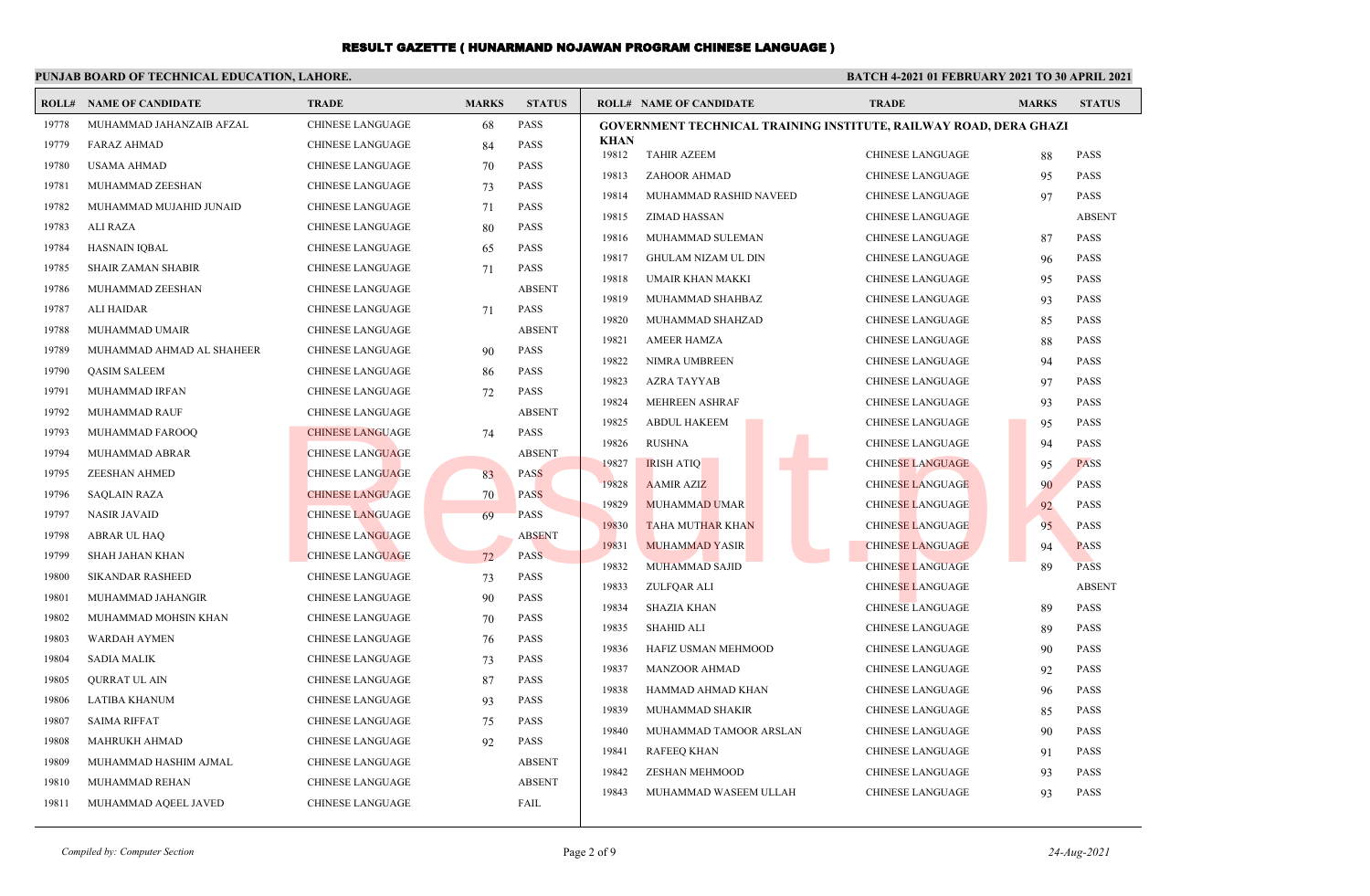#### **PUNJAB BOARD OF TECHNICAL EDUCATION, LAHORE. BATCH 4-2021 01 FEBRUARY 2021 TO 30 APRIL 2021 ROLL# NAME OF CANDIDATE TRADE MARKS STATUS ROLL# NAME OF CANDIDATE TRADE MARKS STATUS** 19844 ABDUL SOHAN CHINESE LANGUAGE 90 PASS 19845 SAAD UL MASOOD CHINESE LANGUAGE 85 PASS 19846 AFTAB YAMEEN CHINESE LANGUAGE 91 PASS 19847 MUHAMMAD ZAKI CHINESE LANGUAGE 97 PASS 19848 MUHAMMAD UMER FAROOQ CHINESE LANGUAGE ABSENT 19849 YASIR NOOR CHINESE LANGUAGE 90 PASS 19850 MUHAMMAD IMRAN CHINESE LANGUAGE ABSENT 19851 MUHAMMAD SAQLAIN ABBASS CHINESE LANGUAGE ABSENT 19852 ASMAT ULLAH CHINESE LANGUAGE 95 PASS 19853 AZAN SARFARAZ AHMAD CHINESE LANGUAGE 88 PASS 19854 ARSHAD ALI CHINESE LANGUAGE 86 PASS 19855 MUHAMMAD SAMEER CHINESE LANGUAGE 95 PASS 19856 ABIDA RAZA CHINESE LANGUAGE 89 PASS 19857 MUHAMMAD TAYYAB CHINESE LANGUAGE ABSENT 19858 AWAIS ZULFIQAR CHINESE LANGUAGE ABSENT 19859 ABDUL WAQAR CHINESE LANGUAGE ABSENT 19860 SYED ALI ASGHAR GILLANI CHINESE LANGUAGE 85 PASS 19861 MEHTAB NUSRULLAH CHINESE LANGUAGE 88 PASS **GOVERNMENT COLLEGE OF TECHNOLOGY, SAMANABAD, FAISALABAD** 19862 MUHAMMAD MUNEEB SHAHID CHINESE LANGUAGE 88 PASS 19863 MUHAMMAD SHOAIB CHINESE LANGUAGE 86 PASS 19864 TAYYABA SHAHZADI CHINESE LANGUAGE 83 PASS 19865 MUSHAHID SADIQUE CHINESE LANGUAGE 87 PASS 19866 NAEEM SHOUKAT CHINESE LANGUAGE 77 PASS 19867 MUHAMMAD ZEESHAN CHINESE LANGUAGE 83 PASS 19868 SALEHA AKRAM CHINESE LANGUAGE 87 PASS 19869 KINZA SULTAN CHINESE LANGUAGE 83 PASS 19870 MUQADDAS HANNAN CHINESE LANGUAGE 89 PASS 19871 AMINA TARIQ CHINESE LANGUAGE 79 PASS 19872 HIRA TARIQ CHINESE LANGUAGE 86 PASS 19873 MUHAMMAD WASIM CHINESE LANGUAGE 79 PASS 19874 MUHAMMAD HAROON KHAN CHINESE LANGUAGE 80 PASS 19875 ZEESHAN QAMAR CHINESE LANGUAGE 89 PASS 19876 MUHAMMAD TALHA IMRAN CHINESE LANGUAGE 84 PASS 19877 ABU BAKAR CHINESE LANGUAGE 89 PASS 19878 MUHAMMAD SAQIB ALAHI CHINESE LANGUAGE 88 PASS 19879 USMAN SAEED CHINESE LANGUAGE 88 PASS 19880 MUHAMMAD AWAIS HAIDER CHINESE LANGUAGE 88 PASS 19881 MUHAMMAD FAYAZ SHAHZAD CHINESE LANGUAGE 86 PASS 19882 EHTISHAM ALI CHINESE LANGUAGE 80 PASS 19883 HAMMAD AHMAD CHINESE LANGUAGE 85 PASS 19884 MUHAMMAD SOHAIL AZAM CHINESE LANGUAGE 83 PASS 19885 MUHAMMAD BILAL CHINESE LANGUAGE 87 PASS 19886 MUHAMMAD HAMZA MAMOON CHINESE LANGUAGE 88 PASS 19887 MUHAMMAD ASIF HANIF CHINESE LANGUAGE 89 PASS 19888 ALI HUMZA CHINESE LANGUAGE 79 PASS 19889 MUNEEB AHMAD CHINESE LANGUAGE 85 PASS 19890 ABDULLAH AKHTAR CHINESE LANGUAGE 86 PASS 19891 LAILA LATEEF CHINESE LANGUAGE 86 PASS 19892 MUHAMMAD ADIL IQBAL CHINESE LANGUAGE 89 PASS 19893 MEHWISH CHINESE LANGUAGE 85 PASS 19894 MUHAMMAD MEHRAN SHOUKAT CHINESE LANGUAGE 85 PASS 19895 MUHAMMAD ALI CHINESE LANGUAGE 82 PASS 19896 MUHAMMAD USMAN CHINESE LANGUAGE 80 PASS 19897 MUHAMMAD ALI SHAFIQUE CHINESE LANGUAGE 85 PASS 19898 HAMZA KHALID CHINESE LANGUAGE 83 PASS 19899 SHAZMA CHINESE LANGUAGE 82 PASS 19900 ABDUL BASIT SHAKEEL CHINESE LANGUAGE 80 PASS 19901 ZAIN TANVEER CHINESE LANGUAGE 88 PASS 19902 BILAL AKBAR CHINESE LANGUAGE 84 PASS 19903 MUHAMMAD ASHIR CHINESE LANGUAGE 83 PASS 19904 MUHAMMAD ALI CHINESE LANGUAGE 81 PASS 19905 AHMAD SHAFIQUE CHINESE LANGUAGE 92 PASS 19906 AFTAB ALI CHINESE LANGUAGE 88 PASS 19907 HAMMAD ULLAH KHAN CHINESE LANGUAGE 82 PASS 19908 MUHAMMAD NASIR CHINESE LANGUAGE 84 PASS 19909 YASIR MAHMOOD CHINESE LANGUAGE 82 PASS 19910 MUHAMMAD TAYYAB KAMRAN CHINESE LANGUAGE 80 PASS CHINESE LANGUAGE<br>
CHINESE LANGUAGE<br>
CHINESE LANGUAGE<br>
CHINESE LANGUAGE<br>
CHINESE LANGUAGE<br>
CHINESE LANGUAGE<br>
CHINESE LANGUAGE<br>
CHINESE LANGUAGE<br>
CHINESE LANGUAGE<br>
CHINESE LANGUAGE<br>
CHINESE LANGUAGE<br>
CHINESE LANGUAGE<br>
CHINES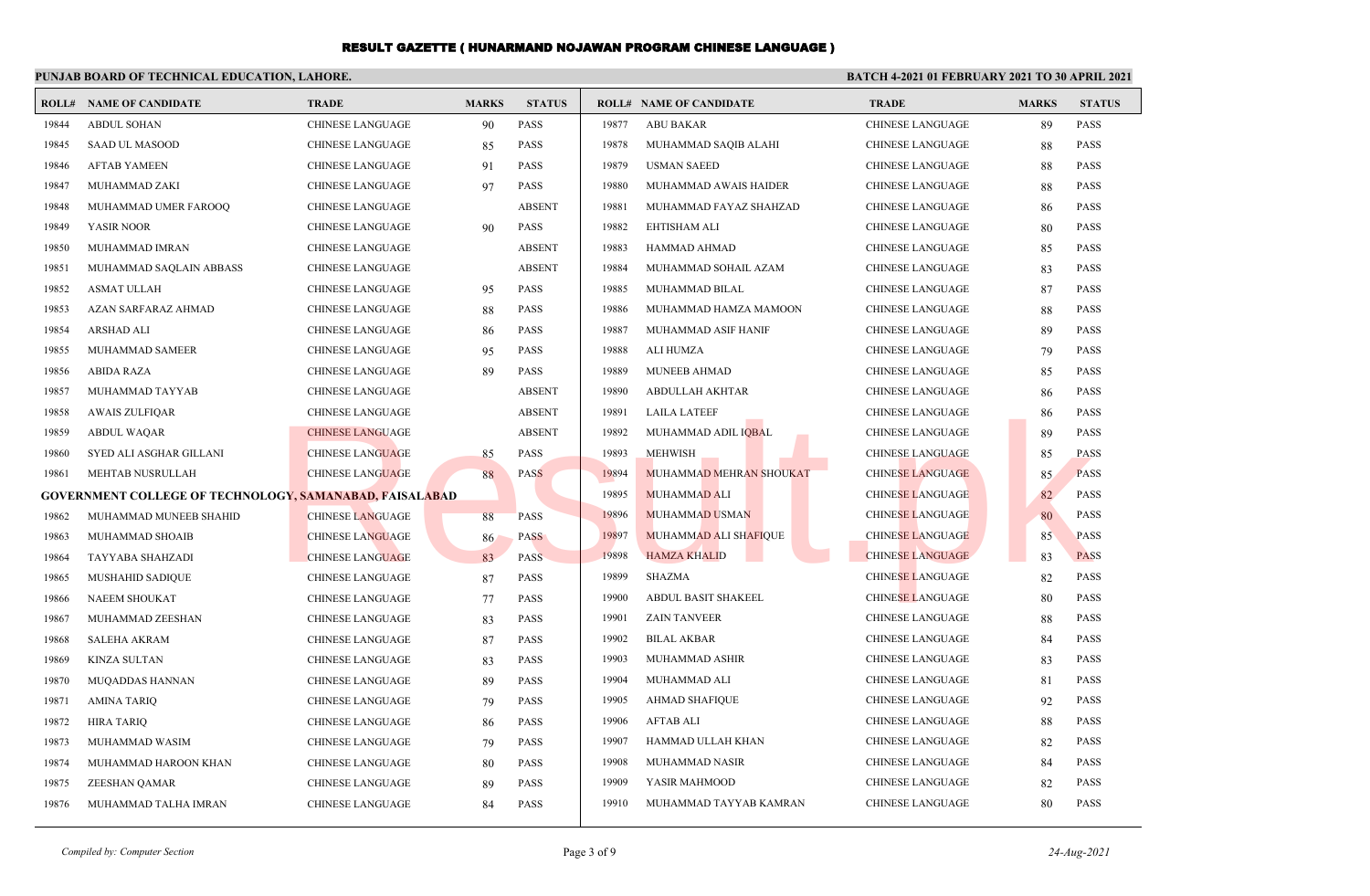#### **PUNJAB BOARD OF TECHNICAL EDUCATION, LAHORE. BATCH 4-2021 01 FEBRUARY 2021 TO 30 APRIL 2021 ROLL# NAME OF CANDIDATE TRADE MARKS STATUS ROLL# NAME OF CANDIDATE TRADE MARKS STATUS** 19911 GHULAM MUSTAFA CHINESE LANGUAGE 86 PASS 19912 HYDER ALI CHINESE LANGUAGE 83 PASS 19913 MUHAMMAD AWAIS RAFIQ CHINESE LANGUAGE 89 PASS 19914 MUHAMMAD AKMAL CHINESE LANGUAGE 92 PASS 19915 ABID NASEER CHINESE LANGUAGE 84 PASS 19916 AMBER CHINESE LANGUAGE 79 PASS 19917 FAHMIDA CHINESE LANGUAGE 89 PASS 19918 ARBAZ REHMAN CHINESE LANGUAGE 93 PASS 19919 SULMAN MAQSOOD CHINESE LANGUAGE 81 PASS 19920 ADEEL IHSAN CHINESE LANGUAGE 79 PASS 19921 BAKHTAWAR JAVED CHINESE LANGUAGE 85 PASS 19922 MUHAMMAD ABUBAKAR SHAFIQUE CHINESE LANGUAGE 89 PASS 19923 USMAN SHAKEEL CHINESE LANGUAGE 85 PASS 19924 QAISAR CHINESE LANGUAGE 84 PASS 19925 SAMUN MOHSIN CHINESE LANGUAGE 87 PASS 19926 KHADIJA TARIQ CHINESE LANGUAGE 83 PASS 19927 WASEEM HAIDER CHINESE LANGUAGE 87 PASS 19928 MUHAMMAD NAEEM CHINESE LANGUAGE 91 PASS 19929 MUHAMMAD USMAN CHINESE LANGUAGE 82 PASS 19930 MUHAMMAD IRFAN AHMAD CHINESE LANGUAGE 81 PASS 19931 SYED SHEHZEB IFTIKHAR CHINESE LANGUAGE 84 PASS 19932 SUMRA JALAL CHINESE LANGUAGE 87 PASS 19933 AHTSHAM ANWAR CHINESE LANGUAGE 89 PASS 19934 MUHAMMAD USMAN CHINESE LANGUAGE 86 PASS 19935 MUHAMMAD AWAIS JAVED CHINESE LANGUAGE 84 PASS 19936 MUHAMMAD TALHA SULEEMAN CHINESE LANGUAGE 79 PASS 19937 MUHAMMAD UMAIR CHINESE LANGUAGE 86 PASS 19938 SOHAIL ISMAIL CHINESE LANGUAGE 91 PASS 19939 ARWA YOUSAF CHINESE LANGUAGE 76 PASS 19940 MINAHAL AMIN CHINESE LANGUAGE 87 PASS 19941 WADOOD ULLAH CHINESE LANGUAGE 80 PASS 19942 SIBGHAT ULLAH KHAN CHINESE LANGUAGE 86 PASS 19943 MUHAMMAD HAMZA NASEER CHINESE LANGUAGE 87 PASS 19944 MUHAMMAD ASIM CHINESE LANGUAGE 82 PASS 19945 TALHA AMEEN CHINESE LANGUAGE 90 PASS 19946 MUHAMMAD ALI KHAN CHINESE LANGUAGE 86 PASS 19947 NADIA 2001 - CHINESE LANGUAGE 84 PASS 19948 MUHAMMAD HURAIRA CHINESE LANGUAGE 83 PASS 19949 SAAD AHMAD CHINESE LANGUAGE 86 PASS 19950 MUHAMMAD FAHAD CHINESE LANGUAGE 87 PASS 19951 HAMZA IQBAL CHINESE LANGUAGE 92 PASS 19952 SABA QADIR CHINESE LANGUAGE 81 PASS 19953 MUHAMMAD ANAS CHINESE LANGUAGE 80 PASS 19954 LABIBA AMEEN CHINESE LANGUAGE 79 PASS 19955 MUNEEB ULLAH KHAN CHINESE LANGUAGE 81 PASS 19956 MOHSIN MUSTAFA CHINESE LANGUAGE 88 PASS 19957 USAMA AMIN CHINESE LANGUAGE 85 PASS 19958 NOOR ALAM CHINESE LANGUAGE 82 PASS 19959 MUHAMMAD TAYYAB CHINESE LANGUAGE 83 PASS 19960 WAQAS SAQIB CHINESE LANGUAGE 87 PASS 19961 WAMAQ ULLAH CHINESE LANGUAGE 89 PASS **GOVERNMENT TECHNICAL TRAINING INSTITUTE, JINNAH COLONY ROAD, FAISALABAD** 19962 KHOBAIB AHMED CHINESE LANGUAGE 78 PASS 19963 KHURRAM FEROZ CHINESE LANGUAGE FAIL 19964 ASAD ALI CHINESE LANGUAGE FAIL 19965 WAFA SHAHZADI CHINESE LANGUAGE FAIL 19966 ZAIN ARIF CHINESE LANGUAGE 66 PASS 19967 MUHAMMAD LUQMAN ASLAM CHINESE LANGUAGE FAIL 19968 MUHAMMAD ARBAZ KHAN CHINESE LANGUAGE 67 PASS 19969 ABDUL RAQEEB CHINESE LANGUAGE 67 PASS 19970 MUHAMMAD AQIB ELAHI CHINESE LANGUAGE FAIL 19971 MUHAMMAD SHAHBAZ CHINESE LANGUAGE 74 PASS 19972 ABDULLAH TAHIR CHINESE LANGUAGE 64 PASS 19973 MUHAMMAD MUAAZ SHAHID CHINESE LANGUAGE 67 PASS 19974 MUHAMMAD RAZA CHINESE LANGUAGE 66 PASS 19975 HIRA RANA CHINESE LANGUAGE 64 PASS 19976 FATIMA RASHEED AHMAD CHINESE LANGUAGE 77 PASS CHINESE LANGUAGE<br>
CHINESE LANGUAGE<br>
CHINESE LANGUAGE<br>
CHINESE LANGUAGE<br>
CHINESE LANGUAGE<br>
CHINESE LANGUAGE<br>
CHINESE LANGUAGE<br>
CHINESE LANGUAGE<br>
CHINESE LANGUAGE<br>
CHINESE LANGUAGE<br>
CHINESE LANGUAGE<br>
CHINESE LANGUAGE<br>
CHINES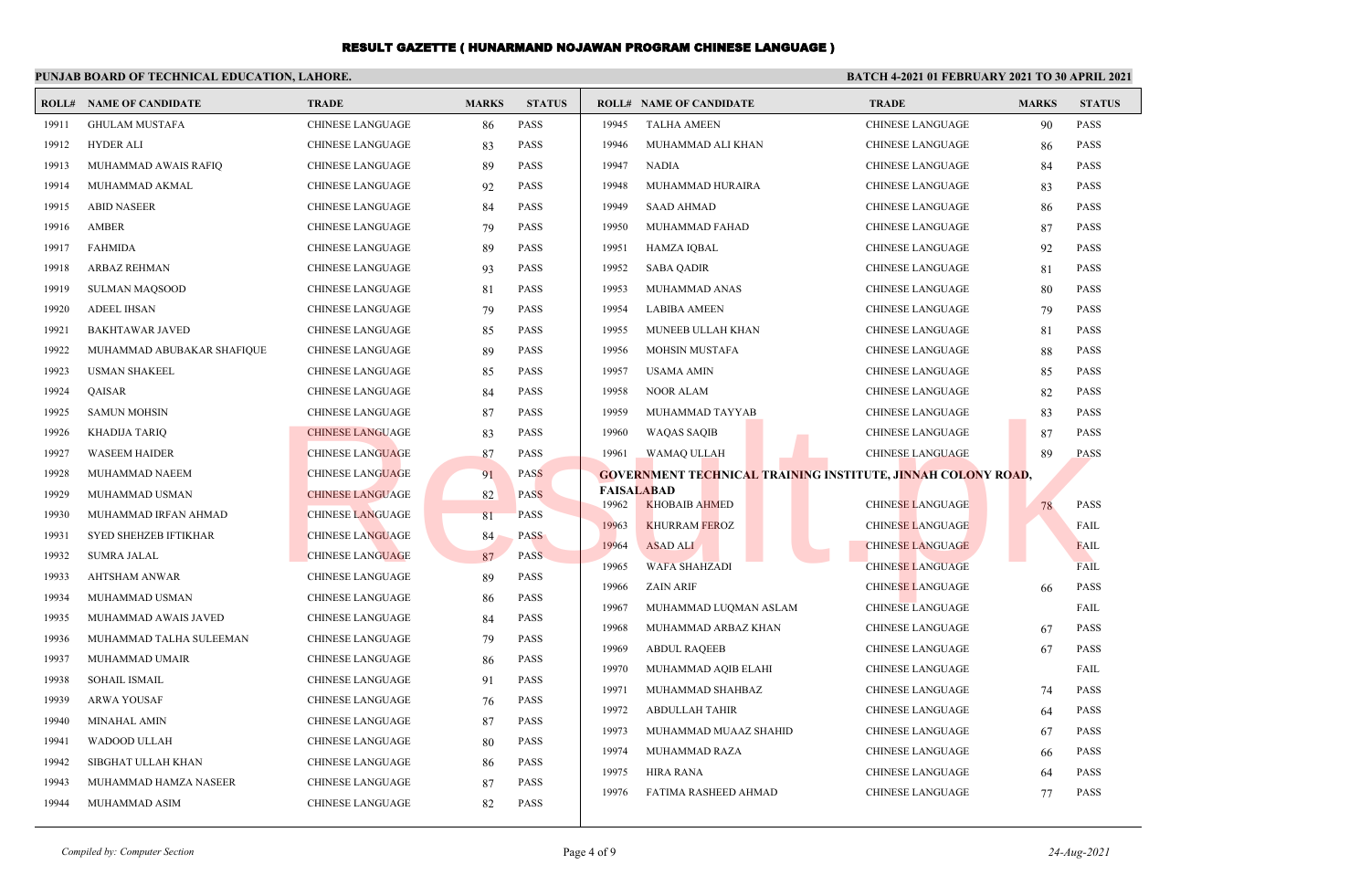| PUNJAB BOARD OF TECHNICAL EDUCATION, LAHORE. |                                                                 |                         |              |                        |                  | <b>BATCH 4-2021 01 FEBRUARY 2021 TO 30 APRIL 2021</b> |                         |              |               |
|----------------------------------------------|-----------------------------------------------------------------|-------------------------|--------------|------------------------|------------------|-------------------------------------------------------|-------------------------|--------------|---------------|
|                                              | <b>ROLL# NAME OF CANDIDATE</b>                                  | <b>TRADE</b>            | <b>MARKS</b> | <b>STATUS</b>          |                  | <b>ROLL# NAME OF CANDIDATE</b>                        | <b>TRADE</b>            | <b>MARKS</b> | <b>STATUS</b> |
| 19977                                        | <b>SADAF MUBEEN</b>                                             | <b>CHINESE LANGUAGE</b> | 71           | <b>PASS</b>            | 20010            | MUHAMMAD UMAR                                         | <b>CHINESE LANGUAGE</b> | 90           | <b>PASS</b>   |
| 19978                                        | <b>TANZEELA ARSHAAD</b>                                         | CHINESE LANGUAGE        | 72           | <b>PASS</b>            | 20011            | MUHAMMAD BILAL                                        | CHINESE LANGUAGE        | 90           | <b>PASS</b>   |
| 19979                                        | MUHAMMAD ASIM KHAN                                              | <b>CHINESE LANGUAGE</b> | 72           | <b>PASS</b>            | 20012            | SYED JAWAD UL HASSAN                                  | <b>CHINESE LANGUAGE</b> | 95           | <b>PASS</b>   |
| 19980                                        | <b>SHABAZ ALI</b>                                               | CHINESE LANGUAGE        | 80           | <b>PASS</b>            | 20013            | MUHAMMAD ZAIN                                         | CHINESE LANGUAGE        | 75           | <b>PASS</b>   |
| 19981                                        | MADEEHA BASHEER                                                 | CHINESE LANGUAGE        | 68           | <b>PASS</b>            | 20014            | MUHAMMAD MUQEET                                       | CHINESE LANGUAGE        | 85           | <b>PASS</b>   |
| 19982                                        | <b>IMRAN AHMAD</b>                                              | <b>CHINESE LANGUAGE</b> | 80           | <b>PASS</b>            | 20015            | MUHAMMAD ALI SHEHZAD                                  | <b>CHINESE LANGUAGE</b> | 95           | <b>PASS</b>   |
| 19983                                        | <b>ATIF SOHAIL</b>                                              | <b>CHINESE LANGUAGE</b> | 80           | <b>PASS</b>            | 20016            | <b>NABEEL ABBAS</b>                                   | <b>CHINESE LANGUAGE</b> |              | <b>ABSENT</b> |
| 19984                                        | NIMRA ZAFAR                                                     | CHINESE LANGUAGE        | 74           | PASS                   | 20017            | ANSAR ALI                                             | CHINESE LANGUAGE        |              | <b>ABSENT</b> |
| 19985                                        | NOOR UL AIN BUTT                                                | <b>CHINESE LANGUAGE</b> | 82           | <b>PASS</b>            | 20018            | MUHAMMAD AJMAL                                        | <b>CHINESE LANGUAGE</b> | 76           | <b>PASS</b>   |
| 19986                                        | <b>TALHA ALI</b>                                                | CHINESE LANGUAGE        | 80           | <b>PASS</b>            | 20019            | <b>RAHAT SALEEM</b>                                   | CHINESE LANGUAGE        | 95           | <b>PASS</b>   |
| 19987                                        | MUHAMMAD ADEEL                                                  | <b>CHINESE LANGUAGE</b> | 82           | <b>PASS</b>            | 20020            | IMRAN AHMAD                                           | <b>CHINESE LANGUAGE</b> | 83           | <b>PASS</b>   |
| 19988                                        | <b>HALIMA ALEEM</b>                                             | CHINESE LANGUAGE        | 84           | <b>PASS</b>            | 20021            | MUHAMMAD MOMEN                                        | <b>CHINESE LANGUAGE</b> | 80           | <b>PASS</b>   |
| 19989                                        | JAWARIA SHAHEEN                                                 | <b>CHINESE LANGUAGE</b> | 74           | <b>PASS</b>            | 20022            | MUHAMMAD IHSAN UL HAQ                                 | <b>CHINESE LANGUAGE</b> |              | <b>ABSENT</b> |
| 19990                                        | <b>RABIA TARIQ</b>                                              | CHINESE LANGUAGE        | 66           | <b>PASS</b>            | 20023            | NAWAZISH MUHAMMAD ALVI                                | CHINESE LANGUAGE        | 92           | <b>PASS</b>   |
| 19991                                        | <b>AAMIR FEROZ</b>                                              | <b>CHINESE LANGUAGE</b> | 77           | <b>PASS</b>            | 20024            | KHIZAR MAHMOOD                                        | <b>CHINESE LANGUAGE</b> | 94           | <b>PASS</b>   |
| 19992                                        | ASIF ASGHAR ALI                                                 | <b>CHINESE LANGUAGE</b> | 84           | <b>PASS</b>            | 20025            | <b>FATIMA HANIF</b>                                   | CHINESE LANGUAGE        | 81           | <b>PASS</b>   |
| 19993                                        | MUHAMMAD BILAL                                                  | <b>CHINESE LANGUAGE</b> | 72           | <b>PASS</b>            | 20026            | <b>ADEEL AHMER</b>                                    | <b>CHINESE LANGUAGE</b> |              | <b>ABSENT</b> |
| 19994                                        | MUHAMMAD USMAN GHANI                                            | <b>CHINESE LANGUAGE</b> | 79           | <b>PASS</b>            | 20027            | HAFIZ WAQAS MUHAMMAD ALVI                             | <b>CHINESE LANGUAGE</b> | 92           | <b>PASS</b>   |
| 19995                                        | MUHAMMAD ALI ABBAS                                              | <b>CHINESE LANGUAGE</b> | 84           | <b>PASS</b>            | 20028            | <b>SHAH ZAIB HAIDER</b>                               | <b>CHINESE LANGUAGE</b> | 90           | <b>PASS</b>   |
| 19996                                        | <b>HAMZA YASEEN</b>                                             | <b>CHINESE LANGUAGE</b> | 76           | <b>PASS</b>            | 20029            | <b>SHARAZ MESEEH</b>                                  | <b>CHINESE LANGUAGE</b> | 88           | <b>PASS</b>   |
| 19997                                        | MUHAMMAD USMAN                                                  | <b>CHINESE LANGUAGE</b> | 77           | <b>PASS</b>            | 20030            | <b>MUHAMMAD TAHIR ANWAR</b>                           | <b>CHINESE LANGUAGE</b> | 80           | <b>PASS</b>   |
| 19998                                        | <b>JUNAID ZAFAR</b>                                             | <b>CHINESE LANGUAGE</b> | 77           | <b>PASS</b>            | 20031            | <b>HASNAIN AHMAD</b>                                  | <b>CHINESE LANGUAGE</b> | 93           | <b>PASS</b>   |
| 19999                                        | MOAZAM ALI                                                      | <b>CHINESE LANGUAGE</b> | 77           | <b>PASS</b>            | 20032            | MUHAMMAD NABIL                                        | <b>CHINESE LANGUAGE</b> | 88           | <b>PASS</b>   |
| 20000                                        | <b>SAAD ABDULLAH</b>                                            | <b>CHINESE LANGUAGE</b> | 78           | <b>PASS</b>            | 20033            | RAFIQUE UZ ZAMAN                                      | <b>CHINESE LANGUAGE</b> |              | <b>ABSENT</b> |
| 20001                                        | NAIMA TERMAZI                                                   | <b>CHINESE LANGUAGE</b> | 79           | <b>PASS</b>            | 20034            | MUHAMMAD HUSNAIN ZAHOOR                               | <b>CHINESE LANGUAGE</b> |              | <b>ABSENT</b> |
| 20002                                        | HUMAIRA KAUSAR                                                  | CHINESE LANGUAGE        | 80           | <b>PASS</b>            | 20035            | <b>HIRA IDREES</b>                                    | CHINESE LANGUAGE        | 90           | <b>PASS</b>   |
| 20003                                        | SYED SHAHBAZ ALI GILLANI                                        | <b>CHINESE LANGUAGE</b> | 73           | <b>PASS</b>            | 20036            | AMINA                                                 | <b>CHINESE LANGUAGE</b> | 95           | <b>PASS</b>   |
| 20004                                        | <b>RAO IRFAN NASAR</b>                                          | <b>CHINESE LANGUAGE</b> | 72           | <b>PASS</b>            | 20037            | MUHAMMAD SAQIB                                        | <b>CHINESE LANGUAGE</b> | 90           | <b>PASS</b>   |
| 20005                                        | AISHA ISHAQ                                                     | <b>CHINESE LANGUAGE</b> | 77           | <b>PASS</b>            | 20038            | <b>MUSFIRA IDREES</b>                                 | <b>CHINESE LANGUAGE</b> | 89           | <b>PASS</b>   |
| 20006                                        | NAZAKAT HUSSAIN                                                 | <b>CHINESE LANGUAGE</b> | 78           | <b>PASS</b>            | 20039            | <b>MUJAHID AMIN</b>                                   | CHINESE LANGUAGE        |              | <b>ABSENT</b> |
| 20007                                        | ATIF AYUB                                                       | <b>CHINESE LANGUAGE</b> | 78           | <b>PASS</b>            | 20040            | MUHAMMAD ZAID                                         | <b>CHINESE LANGUAGE</b> |              | <b>ABSENT</b> |
| 20008                                        | HAFIZ MUHAMMAD ALMAS SABIR                                      | <b>CHINESE LANGUAGE</b> | 79           | <b>PASS</b>            | 20041            | MUHAMMAD AQEEL                                        | CHINESE LANGUAGE        | 75           | <b>PASS</b>   |
| 20009                                        | <b>SHOAIB AHMAD</b>                                             | <b>CHINESE LANGUAGE</b> | 85           | <b>PASS</b>            | 20042            | MUHAMMAD SHAKEEL                                      | <b>CHINESE LANGUAGE</b> | 78           | <b>PASS</b>   |
|                                              | <b>GOVT. STAFF TRAINING COLLEGE, PEOPLES COLONY, FAISALABAD</b> |                         | 20043        | MUHAMMAD IHTSHAM LATIF | CHINESE LANGUAGE |                                                       | <b>ABSENT</b>           |              |               |
|                                              |                                                                 |                         |              |                        |                  |                                                       |                         |              |               |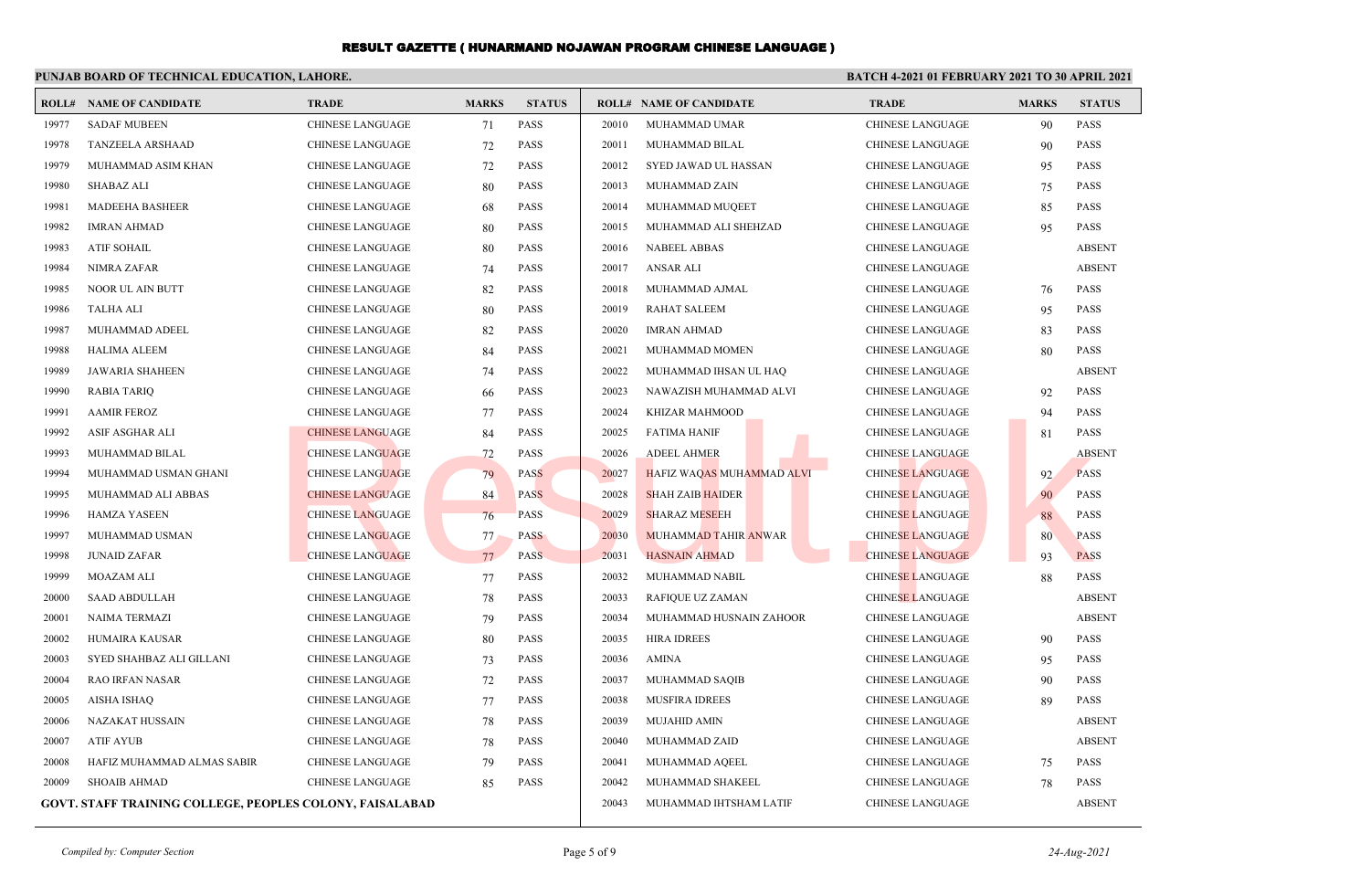|       | PUNJAB BOARD OF TECHNICAL EDUCATION, LAHORE.                          |                         |              |               | <b>BATCH 4-2021 01 FEBRUARY 2021 TO 30 APRIL 2021</b> |                                                                    |                         |              |               |
|-------|-----------------------------------------------------------------------|-------------------------|--------------|---------------|-------------------------------------------------------|--------------------------------------------------------------------|-------------------------|--------------|---------------|
|       | <b>ROLL# NAME OF CANDIDATE</b>                                        | <b>TRADE</b>            | <b>MARKS</b> | <b>STATUS</b> |                                                       | <b>ROLL# NAME OF CANDIDATE</b>                                     | <b>TRADE</b>            | <b>MARKS</b> | <b>STATUS</b> |
| 20044 | <b>EESHA UMAR</b>                                                     | CHINESE LANGUAGE        | 78           | PASS          | 20077                                                 | MUHAMMAD WAQAS AZIZ                                                | CHINESE LANGUAGE        | 92           | <b>PASS</b>   |
| 20045 | MUHAMMAD KAMRAN BUTT                                                  | <b>CHINESE LANGUAGE</b> |              | <b>ABSENT</b> | 20078                                                 | ASHIQ HUSSAIN                                                      | CHINESE LANGUAGE        | 93           | <b>PASS</b>   |
| 20046 | MUHAMMAD JUNAID AKHTAR                                                | <b>CHINESE LANGUAGE</b> |              | <b>ABSENT</b> | 20079                                                 | <b>NALAIN ABBAS</b>                                                | <b>CHINESE LANGUAGE</b> | 82           | <b>PASS</b>   |
| 20047 | ALI FAROOQ                                                            | <b>CHINESE LANGUAGE</b> |              | <b>ABSENT</b> | 20080                                                 | MUHAMMAD AZAM                                                      | CHINESE LANGUAGE        |              | <b>ABSENT</b> |
| 20048 | <b>TALHA RIAZ</b>                                                     | <b>CHINESE LANGUAGE</b> | 84           | <b>PASS</b>   | 20081                                                 | MUHAMMAD QASIM WAQAS                                               | CHINESE LANGUAGE        | 85           | <b>PASS</b>   |
| 20049 | <b>ABDUR REHMAN</b>                                                   | <b>CHINESE LANGUAGE</b> |              | <b>ABSENT</b> | 20082                                                 | MUHAMMAD ASIF                                                      | CHINESE LANGUAGE        | 73           | <b>PASS</b>   |
| 20050 | <b>WAQAR AHMAD</b>                                                    | <b>CHINESE LANGUAGE</b> |              | <b>ABSENT</b> | 20083                                                 | MUHAMMAD NAZIM                                                     | <b>CHINESE LANGUAGE</b> | 78           | <b>PASS</b>   |
| 20051 | MUHAMMAD AWAIS OARNI                                                  | <b>CHINESE LANGUAGE</b> | 87           | <b>PASS</b>   | 20084                                                 | <b>AMIR SHHAZAD</b>                                                | <b>CHINESE LANGUAGE</b> |              | <b>ABSENT</b> |
| 20052 | MUHAMMAD HUSSAM IQBAL                                                 | <b>CHINESE LANGUAGE</b> | 85           | <b>PASS</b>   | 20085                                                 | MUHAMMAD OSAMA                                                     | CHINESE LANGUAGE        | 80           | <b>PASS</b>   |
| 20053 | <b>ALI HASSAN</b>                                                     | <b>CHINESE LANGUAGE</b> |              | <b>ABSENT</b> | 20086                                                 | MUHAMMAD KASHIF IQBAL                                              | <b>CHINESE LANGUAGE</b> | 76           | PASS          |
| 20054 | MOAZZAM ALI                                                           | <b>CHINESE LANGUAGE</b> | 76           | <b>PASS</b>   | 20087                                                 | MUHAMMAD AOUN RAZA                                                 | <b>CHINESE LANGUAGE</b> | 77           | <b>PASS</b>   |
| 20055 | AWAIS NAWAZ                                                           | <b>CHINESE LANGUAGE</b> |              | <b>ABSENT</b> | 20088                                                 | MUHAMMAD AWAIS                                                     | <b>CHINESE LANGUAGE</b> | 87           | <b>PASS</b>   |
| 20056 | <b>MAHAM WASEEM</b>                                                   | <b>CHINESE LANGUAGE</b> | 78           | <b>PASS</b>   | 20089                                                 | KHURAM SHAHZAD                                                     | CHINESE LANGUAGE        | 71           | <b>PASS</b>   |
| 20057 | <b>UMER MAHMOOD</b>                                                   | <b>CHINESE LANGUAGE</b> | 87           | <b>PASS</b>   | 20090                                                 | <b>ARSHAD ALI</b>                                                  | CHINESE LANGUAGE        | 72           | <b>PASS</b>   |
| 20058 | ALI MOAZ                                                              | <b>CHINESE LANGUAGE</b> |              | <b>ABSENT</b> | 20091                                                 | SAADAT ALI SHAH                                                    | CHINESE LANGUAGE        | 90           | <b>PASS</b>   |
| 20059 | <b>BILAL MUNAWAR</b>                                                  | <b>CHINESE LANGUAGE</b> |              | <b>ABSENT</b> | 20092                                                 | <b>ADEEL HYDER</b>                                                 | <b>CHINESE LANGUAGE</b> | 80           | <b>PASS</b>   |
|       | <b>GOVERNMENT TECHNICAL TRAINING INSTITUTE, SATELLITE TOWN, JHANG</b> |                         |              |               | 20093                                                 | <b>ABRAR HUSSAIN</b>                                               | <b>CHINESE LANGUAGE</b> |              | <b>ABSENT</b> |
| 20060 | MUHAMMAD ADEEL                                                        | <b>CHINESE LANGUAGE</b> | 73           | <b>PASS</b>   | 20094                                                 | MUHAMMAD TAYYAB RAMZAN                                             | <b>CHINESE LANGUAGE</b> | 80           | <b>PASS</b>   |
| 20061 | MUHAMMAD IRFAN MAGHIANA                                               | <b>CHINESE LANGUAGE</b> | 76           | <b>PASS</b>   | 20095                                                 | <b>ZULQARNAIN HAIDER</b>                                           | <b>CHINESE LANGUAGE</b> |              | <b>ABSENT</b> |
| 20062 | MUHAMMAD SHAHZAD AJMAL                                                | <b>CHINESE LANGUAGE</b> | 68           | <b>PASS</b>   | 20096                                                 | <b>MUHAMMAD ZEESHAN HAIDER</b>                                     | <b>CHINESE LANGUAGE</b> |              | <b>ABSENT</b> |
| 20063 | MUHAMMAD IBRAHIM                                                      | <b>CHINESE LANGUAGE</b> | 65           | <b>PASS</b>   | 20097                                                 | <b>SHAH</b><br><b>ZULQURNAIN</b>                                   | <b>CHINESE LANGUAGE</b> | 70           | <b>PASS</b>   |
| 20064 | <b>IMRAN HUSSAIN</b>                                                  | <b>CHINESE LANGUAGE</b> | 90           | PASS          | 20098                                                 | <b>ABUZAR ABBAS</b>                                                | <b>CHINESE LANGUAGE</b> | 68           | <b>PASS</b>   |
| 20065 | MUZAMMIL SULTAN                                                       | <b>CHINESE LANGUAGE</b> |              | <b>ABSENT</b> | 20099                                                 | <b>ABDUL REHMAN</b>                                                | <b>CHINESE LANGUAGE</b> | 71           | <b>PASS</b>   |
| 20066 | <b>ANJUM JAVED</b>                                                    | <b>CHINESE LANGUAGE</b> | 72           | <b>PASS</b>   | 20100                                                 | MUHAMMAD HASSAN MUAWIYA                                            | CHINESE LANGUAGE        | 74           | <b>PASS</b>   |
| 20067 | MUHAMMAD UMAIR ASHRAF                                                 | <b>CHINESE LANGUAGE</b> | 79           | <b>PASS</b>   | 20101                                                 | MUHAMMAD SOHAIL JAHAGIR                                            | <b>CHINESE LANGUAGE</b> |              | <b>ABSENT</b> |
| 20068 | <b>ZAIN ASHRAF</b>                                                    | <b>CHINESE LANGUAGE</b> | 98           | PASS          | 20102                                                 | MUHAMMAD SHAHZAD                                                   | CHINESE LANGUAGE        |              | <b>ABSENT</b> |
| 20069 | <b>NOMAN UMAR</b>                                                     | <b>CHINESE LANGUAGE</b> | 79           | <b>PASS</b>   | 20103                                                 | SHUMAILA RAHEEM                                                    | CHINESE LANGUAGE        | 75           | <b>PASS</b>   |
| 20070 | AHMAD AZEEM                                                           | <b>CHINESE LANGUAGE</b> | 71           | <b>PASS</b>   | 20104                                                 | <b>BUSHRA ZAHOOR</b>                                               | CHINESE LANGUAGE        | 81           | <b>PASS</b>   |
| 20071 | <b>MUEEN AKRAM</b>                                                    | <b>CHINESE LANGUAGE</b> | 67           | PASS          | 20105                                                 | <b>RAWASIA RIZWAN</b>                                              | <b>CHINESE LANGUAGE</b> | 85           | <b>PASS</b>   |
| 20072 | <b>SHAHZAD AKHTAR</b>                                                 | <b>CHINESE LANGUAGE</b> | 74           | <b>PASS</b>   | 20106                                                 | <b>MUQADAS</b>                                                     | CHINESE LANGUAGE        | 79           | <b>PASS</b>   |
| 20073 | AHSAN RAZA KHAN                                                       | <b>CHINESE LANGUAGE</b> | 81           | <b>PASS</b>   | 20107                                                 | <b>HAIQA HAFEEZ</b>                                                | CHINESE LANGUAGE        | 70           | <b>PASS</b>   |
| 20074 | MUHAMMAD IMRAN                                                        | <b>CHINESE LANGUAGE</b> | 64           | <b>PASS</b>   | 20108                                                 | <b>HIJAB ZAHRA</b>                                                 | CHINESE LANGUAGE        | 97           | <b>PASS</b>   |
| 20075 | <b>ABU BAKAR SAFEER</b>                                               | <b>CHINESE LANGUAGE</b> | 75           | PASS          | 20109                                                 | NIMRA SIKANDAR                                                     | <b>CHINESE LANGUAGE</b> | 79           | <b>PASS</b>   |
| 20076 | ATTIQ UR REHMAN                                                       | <b>CHINESE LANGUAGE</b> | 69           | <b>PASS</b>   |                                                       | <b>GOVERNMENT TECHNICAL TRAINING INSTITUTE, 96-GULBERG, LAHORE</b> |                         |              |               |

*Compiled by: Computer Section* Page 6 of 9 *24-Aug-2021*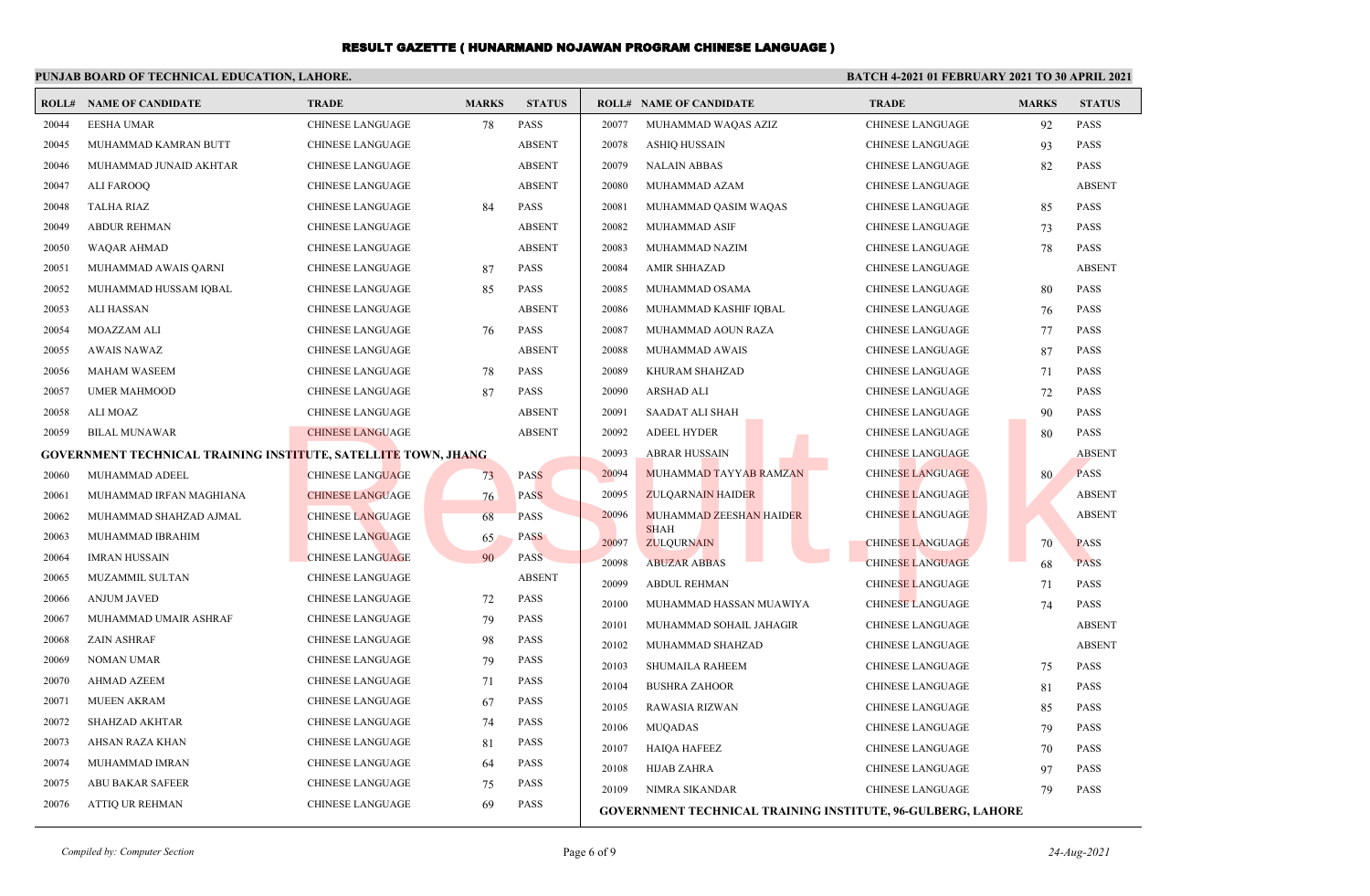|       | PUNJAB BOARD OF TECHNICAL EDUCATION, LAHORE.     |                         |              |               | BATCH 4-2021 01 FEBRUARY 2021 TO 30 APRIL 2021 |                                |                         |              |               |
|-------|--------------------------------------------------|-------------------------|--------------|---------------|------------------------------------------------|--------------------------------|-------------------------|--------------|---------------|
|       | <b>ROLL# NAME OF CANDIDATE</b>                   | <b>TRADE</b>            | <b>MARKS</b> | <b>STATUS</b> |                                                | <b>ROLL# NAME OF CANDIDATE</b> | <b>TRADE</b>            | <b>MARKS</b> | <b>STATUS</b> |
| 20110 | <b>IRFAN AHMED</b>                               | <b>CHINESE LANGUAGE</b> | 93           | <b>PASS</b>   | 20143                                          | <b>SULEMAN EMMANUEL</b>        | CHINESE LANGUAGE        | 69           | <b>PASS</b>   |
| 20111 | <b>ZOYA IRFAN</b>                                | <b>CHINESE LANGUAGE</b> | 97           | <b>PASS</b>   | 20144                                          | MUHAMMAD KAIF KYANI            | <b>CHINESE LANGUAGE</b> | 89           | PASS          |
| 20112 | FILZA IJAZ                                       | CHINESE LANGUAGE        | 95           | <b>PASS</b>   | 20145                                          | <b>BILAL KHADIM</b>            | CHINESE LANGUAGE        | 74           | PASS          |
| 20113 | <b>AMIR ASLAM</b>                                | <b>CHINESE LANGUAGE</b> | 96           | <b>PASS</b>   | 20146                                          | MUHAMMAD AHMED RAZA            | <b>CHINESE LANGUAGE</b> | 68           | <b>PASS</b>   |
| 20114 | <b>GHAZALA MERAJ</b>                             | <b>CHINESE LANGUAGE</b> |              | <b>ABSENT</b> | 20147                                          | MUHAMMAD SHAFQAT MEER          | CHINESE LANGUAGE        | 88           | PASS          |
| 20115 | MUHAMMAD AMIR ZAFAR                              | <b>CHINESE LANGUAGE</b> | 85           | <b>PASS</b>   | 20148                                          | MUHAMMAD ABDUL HAYEE           | <b>CHINESE LANGUAGE</b> |              | <b>ABSENT</b> |
| 20116 | <b>BURHAN AFZAL</b>                              | <b>CHINESE LANGUAGE</b> | 88           | <b>PASS</b>   | 20149                                          | HASSAN RAZA                    | <b>CHINESE LANGUAGE</b> | 61           | <b>PASS</b>   |
| 20117 | HAFIZ MUHAMMAD TALHA IJAZ                        | <b>CHINESE LANGUAGE</b> | 79           | <b>PASS</b>   | 20150                                          | ADIL MAQSOOD                   | CHINESE LANGUAGE        |              | <b>ABSENT</b> |
| 20118 | HAMMAD AHMAD                                     | <b>CHINESE LANGUAGE</b> | 65           | <b>PASS</b>   | 20151                                          | <b>UMER BILAL</b>              | CHINESE LANGUAGE        | 62           | <b>PASS</b>   |
| 20119 | MUHAMMAD ISHTIAQ                                 | <b>CHINESE LANGUAGE</b> | 70           | <b>PASS</b>   | 20152                                          | MAIRAJ UL HASSAN               | CHINESE LANGUAGE        | 82           | <b>PASS</b>   |
| 20120 | MUHAMMAD SHAHEER UMER                            | <b>CHINESE LANGUAGE</b> | 65           | <b>PASS</b>   | 20153                                          | <b>UMAIR AHMED</b>             | <b>CHINESE LANGUAGE</b> | 77           | <b>PASS</b>   |
| 20121 | <b>AHMED MUNEER</b>                              | <b>CHINESE LANGUAGE</b> |              | <b>ABSENT</b> | 20154                                          | <b>MOHSIN BILAL</b>            | <b>CHINESE LANGUAGE</b> |              | <b>ABSENT</b> |
| 20122 | <b>HAMZA ALI</b>                                 | <b>CHINESE LANGUAGE</b> |              | <b>ABSENT</b> | 20155                                          | <b>ZEESHAN ALI</b>             | CHINESE LANGUAGE        |              | <b>ABSENT</b> |
| 20123 | <b>KHKAWAR MUNIR</b>                             | <b>CHINESE LANGUAGE</b> |              | <b>ABSENT</b> | 20156                                          | MUHAMMAD ALI MINHAS            | CHINESE LANGUAGE        |              | <b>ABSENT</b> |
| 20124 | MUHAMMAD ARSALAN IQBAL                           | <b>CHINESE LANGUAGE</b> | 60           | <b>PASS</b>   | 20157                                          | <b>ABEERA USMAN</b>            | CHINESE LANGUAGE        |              | <b>ABSENT</b> |
| 20125 | <b>ABDUL RAUF</b>                                | <b>CHINESE LANGUAGE</b> | 69           | <b>PASS</b>   | 20158                                          | <b>HANZALA BASHIR</b>          | CHINESE LANGUAGE        | 96           | <b>PASS</b>   |
| 20126 | <b>ALI HAIDER</b>                                | <b>CHINESE LANGUAGE</b> |              | <b>ABSENT</b> | 20159                                          | <b>HARIS</b>                   | <b>CHINESE LANGUAGE</b> | 72           | <b>PASS</b>   |
| 20127 | MUHAMMAD WALEED AHMAD                            | <b>CHINESE LANGUAGE</b> |              | <b>ABSENT</b> | 20160                                          | <b>MUHAMMAD AWAIS</b>          | <b>CHINESE LANGUAGE</b> | 72           | <b>PASS</b>   |
| 20128 | <b>HAFIZ IMRAN</b>                               | <b>CHINESE LANGUAGE</b> | 60           | <b>PASS</b>   | 20161                                          | <b>NASHAT HASSAN</b>           | <b>CHINESE LANGUAGE</b> | 80           | <b>PASS</b>   |
| 20129 | MUHAMMAD IRFAN                                   | <b>CHINESE LANGUAGE</b> |              | <b>ABSENT</b> | 20162                                          | <b>AHSAN NASEEB</b>            | <b>CHINESE LANGUAGE</b> | 82           | PASS          |
| 20130 | MUHAMMAD SHOAIB MURTAZA                          | <b>CHINESE LANGUAGE</b> |              | <b>ABSENT</b> | 20163                                          | <b>ABDUL WAHAB KHAN</b>        | <b>CHINESE LANGUAGE</b> | 82           | <b>PASS</b>   |
| 20131 | <b>AYSHAM JAVED</b>                              | <b>CHINESE LANGUAGE</b> |              | <b>ABSENT</b> | 20164                                          | MUHAMMAD AWAIS AMJAD           | <b>CHINESE LANGUAGE</b> | 77           | <b>PASS</b>   |
| 20132 | <b>SAHER NAEEM</b>                               | <b>CHINESE LANGUAGE</b> |              | <b>ABSENT</b> | 20165                                          | ZIA UR REHMAN                  | <b>CHINESE LANGUAGE</b> | 61           | PASS          |
| 20133 | DAWOOD ALAM QURESHI                              | <b>CHINESE LANGUAGE</b> |              | <b>ABSENT</b> | 20166                                          | SYED AFAQ HUSSAIN KAZMI        | <b>CHINESE LANGUAGE</b> | 66           | <b>PASS</b>   |
| 20134 | <b>FAIZ RASOOL</b>                               | CHINESE LANGUAGE        |              | <b>ABSENT</b> | 20167                                          | <b>IMRAN IFTIKHAR</b>          | CHINESE LANGUAGE        | 63           | <b>PASS</b>   |
| 20135 | <b>JALAL ASLAM BUTT</b>                          | <b>CHINESE LANGUAGE</b> |              | <b>ABSENT</b> | 20168                                          | <b>TAIMOOR ALI</b>             | <b>CHINESE LANGUAGE</b> | 78           | <b>PASS</b>   |
| 20136 | <b>HAFIZ ALAM</b>                                | <b>CHINESE LANGUAGE</b> | 59           | <b>PASS</b>   | 20169                                          | MUHAMMAD MOHIB HASHMI          | <b>CHINESE LANGUAGE</b> | 94           | <b>PASS</b>   |
| 20137 | <b>HAMID ALI</b>                                 | <b>CHINESE LANGUAGE</b> | 61           | <b>PASS</b>   | 20170                                          | MUHAMMAD TALAL                 | CHINESE LANGUAGE        | 71           | <b>PASS</b>   |
| 20138 | MIRZA IFTIKHAR BIAG                              | <b>CHINESE LANGUAGE</b> | 59           | <b>PASS</b>   | 20171                                          | ABDUL MUQEET MAJID             | <b>CHINESE LANGUAGE</b> | 65           | <b>PASS</b>   |
|       | <b>GOVT. COLLEGE OF TECHNOLOGY, , RAWALPINDI</b> |                         |              |               | 20172                                          | <b>MUBASHIR MAROOF</b>         | CHINESE LANGUAGE        | 81           | PASS          |
| 20139 | MUHAMMAD NADEEM                                  | <b>CHINESE LANGUAGE</b> |              | <b>ABSENT</b> | 20173                                          | SYED AYYAZ USMAN               | <b>CHINESE LANGUAGE</b> | 61           | <b>PASS</b>   |
| 20140 | <b>AKHTAR AMIN</b>                               | CHINESE LANGUAGE        | 84           | <b>PASS</b>   | 20174                                          | ALI IHTESHAM                   | CHINESE LANGUAGE        | 66           | PASS          |
| 20141 | AHMED ALI RAZA                                   | CHINESE LANGUAGE        | 64           | <b>PASS</b>   | 20175                                          | MUHAMMAD EIS BIN MAQSOOD       | <b>CHINESE LANGUAGE</b> | 95           | <b>PASS</b>   |
| 20142 | <b>UMER IMTIAZ</b>                               | CHINESE LANGUAGE        | 67           | PASS          | 20176                                          | <b>ASHAM ZAKIR</b>             | <b>CHINESE LANGUAGE</b> |              | <b>ABSENT</b> |
|       |                                                  |                         |              |               |                                                |                                |                         |              |               |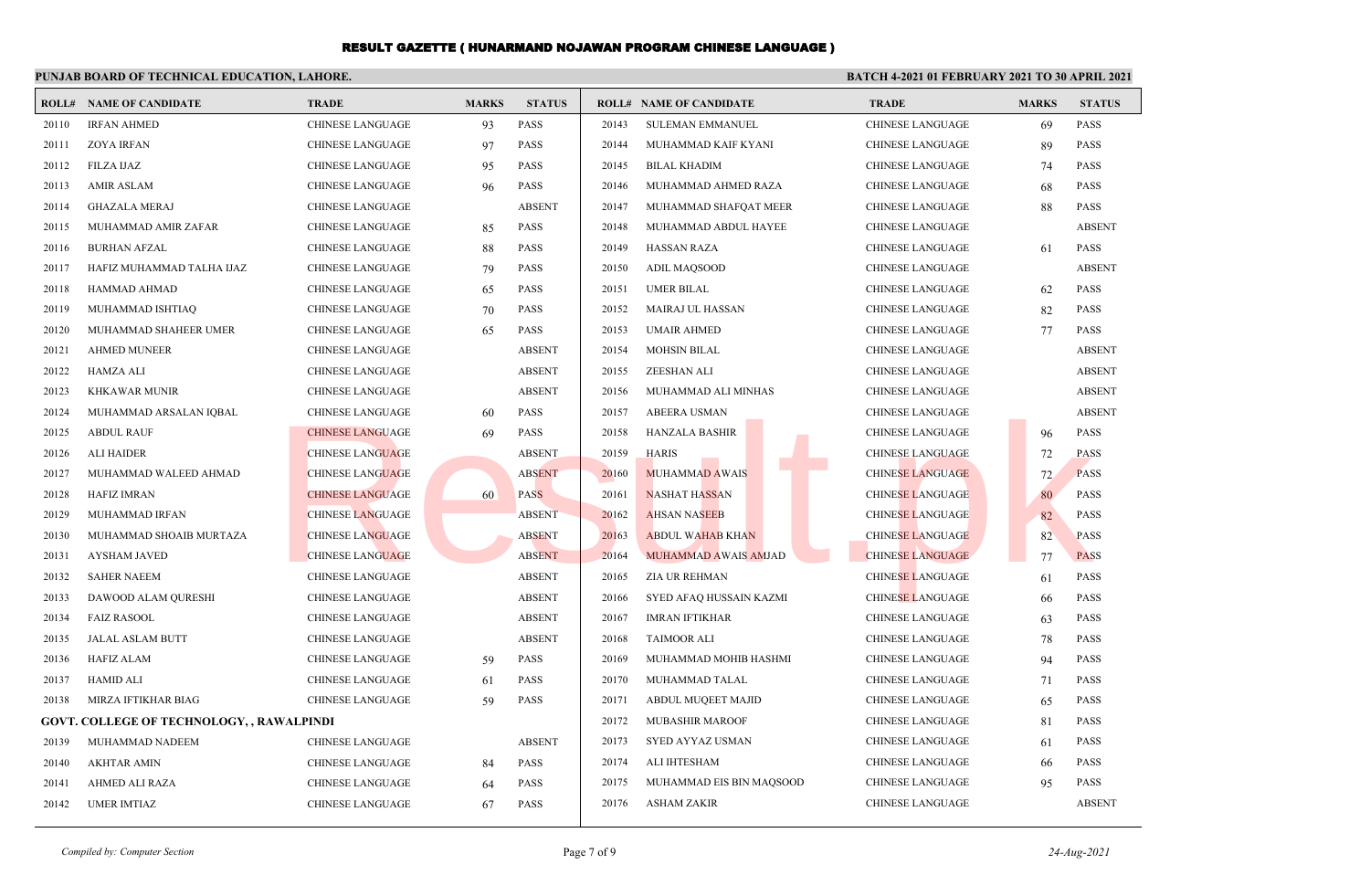|       | PUNJAB BOARD OF TECHNICAL EDUCATION, LAHORE. |                         |              |               | <b>BATCH 4-2021 01 FEBRUARY 2021 TO 30 APRIL 2021</b> |                                                                   |                         |              |               |
|-------|----------------------------------------------|-------------------------|--------------|---------------|-------------------------------------------------------|-------------------------------------------------------------------|-------------------------|--------------|---------------|
|       | <b>ROLL# NAME OF CANDIDATE</b>               | <b>TRADE</b>            | <b>MARKS</b> | <b>STATUS</b> |                                                       | <b>ROLL# NAME OF CANDIDATE</b>                                    | <b>TRADE</b>            | <b>MARKS</b> | <b>STATUS</b> |
| 20177 | MUHAMMAD NAVEED RAZA                         | <b>CHINESE LANGUAGE</b> | 65           | <b>PASS</b>   | 20211                                                 | ASIM JAHAN                                                        | CHINESE LANGUAGE        | 86           | <b>PASS</b>   |
| 20178 | MUHAMMAD JAMEEL                              | <b>CHINESE LANGUAGE</b> | 78           | <b>PASS</b>   | 20212                                                 | <b>SAKHAWAT HUSSAIN</b>                                           | <b>CHINESE LANGUAGE</b> |              | <b>ABSENT</b> |
| 20179 | HARIS ALI KHAN                               | CHINESE LANGUAGE        | 59           | <b>PASS</b>   | 20213                                                 | MUHAMMAD YASEEN                                                   | CHINESE LANGUAGE        | 64           | <b>PASS</b>   |
| 20180 | <b>FAWAD AHMED</b>                           | <b>CHINESE LANGUAGE</b> | 63           | <b>PASS</b>   | 20214                                                 | USMAN RAZA                                                        | <b>CHINESE LANGUAGE</b> |              | <b>ABSENT</b> |
| 20181 | <b>OSAMA MURTAZA</b>                         | <b>CHINESE LANGUAGE</b> | 93           | PASS          | 20215                                                 | <b>TALHA RASHEED</b>                                              | CHINESE LANGUAGE        | 61           | <b>PASS</b>   |
| 20182 | MUHAMMAD SAAD SIDDIQUE                       | <b>CHINESE LANGUAGE</b> |              | <b>ABSENT</b> | 20216                                                 | MUHAMMAD ABDULLAH SHAHID                                          | <b>CHINESE LANGUAGE</b> | 68           | <b>PASS</b>   |
| 20183 | AHMAD KHALIL                                 | <b>CHINESE LANGUAGE</b> |              | <b>ABSENT</b> | 20217                                                 | MUHAMMAD SHAHWAIZ QAMAR                                           | CHINESE LANGUAGE        | 92           | <b>PASS</b>   |
| 20184 | MUHAMMAD IBRAHIM                             | <b>CHINESE LANGUAGE</b> |              | <b>ABSENT</b> | 20218                                                 | QAZI MUHAMMAD SALEH HASHMI                                        | CHINESE LANGUAGE        | 68           | <b>PASS</b>   |
| 20185 | <b>SUMAIRA MUSA</b>                          | <b>CHINESE LANGUAGE</b> |              | <b>ABSENT</b> | 20219                                                 | <b>USAMA AHMED</b>                                                | <b>CHINESE LANGUAGE</b> | 86           | <b>PASS</b>   |
| 20186 | MUHAMMAD BASIT                               | <b>CHINESE LANGUAGE</b> | 61           | <b>PASS</b>   | 20220                                                 | <b>USAMA ASIF</b>                                                 | CHINESE LANGUAGE        | 74           | <b>PASS</b>   |
| 20187 | <b>IBRAR SHEHZAD</b>                         | <b>CHINESE LANGUAGE</b> | 63           | <b>PASS</b>   | 20221                                                 | MUHAMMAD AHMED                                                    | <b>CHINESE LANGUAGE</b> | 74           | <b>PASS</b>   |
| 20188 | AURMGHAN BASHARAT                            | CHINESE LANGUAGE        | 68           | <b>PASS</b>   | 20222                                                 | NISAR DILSHAD                                                     | CHINESE LANGUAGE        | 70           | <b>PASS</b>   |
| 20189 | <b>SAAD TANVEER</b>                          | <b>CHINESE LANGUAGE</b> |              | <b>ABSENT</b> | 20223                                                 | <b>SAAD SHAMRIAZ</b>                                              | CHINESE LANGUAGE        | 62           | <b>PASS</b>   |
| 20190 | MUHAMMAD HAMZA ILYAS                         | <b>CHINESE LANGUAGE</b> | 72           | PASS          | 20224                                                 | <b>RAMEEZ NAZIR</b>                                               | CHINESE LANGUAGE        | 72           | <b>PASS</b>   |
| 20191 | <b>ASAD KHAN</b>                             | <b>CHINESE LANGUAGE</b> | 93           | <b>PASS</b>   | 20225                                                 | <b>ATIF SHAH</b>                                                  | <b>CHINESE LANGUAGE</b> | 80           | <b>PASS</b>   |
| 20192 | <b>ABDULLAH HASHIM</b>                       | <b>CHINESE LANGUAGE</b> | 64           | <b>PASS</b>   | 20226                                                 | <b>ABDULLAH GHALIB</b>                                            | <b>CHINESE LANGUAGE</b> | 64           | <b>PASS</b>   |
| 20193 | ABDUL WAHAB BUTT                             | <b>CHINESE LANGUAGE</b> |              | <b>ABSENT</b> | 20227                                                 | MUHAMMAD ASFAND MANSOOR                                           | <b>CHINESE LANGUAGE</b> |              | <b>ABSENT</b> |
| 20194 | <b>GHAZANFAR HUSSAIN</b>                     | <b>CHINESE LANGUAGE</b> |              | <b>ABSENT</b> | 20228                                                 | <b>MUHAMMAD BILAL NADEEM</b>                                      | <b>CHINESE LANGUAGE</b> | 67           | <b>PASS</b>   |
| 20195 | MUHAMMAD HUMAYUN BHATTI                      | <b>CHINESE LANGUAGE</b> |              | <b>ABSENT</b> | 20229                                                 | <b>SADDIQUI</b><br><b>OBAID UR REHMAN SAOOD</b>                   | <b>CHINESE LANGUAGE</b> | 76           | <b>PASS</b>   |
| 20196 | MUHAMMAD EJAZ                                | <b>CHINESE LANGUAGE</b> |              | <b>ABSENT</b> | 20230                                                 | <b>BABAR ALI</b>                                                  | <b>CHINESE LANGUAGE</b> | 66           | <b>PASS</b>   |
| 20197 | <b>ASAD HUSSAIN</b>                          | <b>CHINESE LANGUAGE</b> | 77           | <b>PASS</b>   | 20231                                                 | <b>HAFIZ ZAIN UL ABIDEEN</b>                                      | <b>CHINESE LANGUAGE</b> | 66           | <b>PASS</b>   |
| 20198 | QAMAR MUSTAFA                                | <b>CHINESE LANGUAGE</b> | 63           | <b>PASS</b>   | 20232                                                 | <b>ALI REHMAN</b>                                                 | <b>CHINESE LANGUAGE</b> |              | <b>ABSENT</b> |
| 20199 | ZEESHAN MUSTAFA                              | <b>CHINESE LANGUAGE</b> | 66           | <b>PASS</b>   | 20233                                                 | <b>ALI ARSLAN</b>                                                 | <b>CHINESE LANGUAGE</b> |              | <b>ABSENT</b> |
| 20200 | SHEHRAZ AHMAD                                | <b>CHINESE LANGUAGE</b> | 74           | <b>PASS</b>   | 20234                                                 | <b>JAMAL FAREED</b>                                               | <b>CHINESE LANGUAGE</b> |              | <b>ABSENT</b> |
| 20201 | <b>WASIF MUMTAZ</b>                          | <b>CHINESE LANGUAGE</b> | 67           | <b>PASS</b>   | 20235                                                 | SOHAIL NAZAKAT                                                    | CHINESE LANGUAGE        |              | <b>ABSENT</b> |
| 20202 | <b>MUDASSAR MUBARAK</b>                      | CHINESE LANGUAGE        | 65           | <b>PASS</b>   | 20236                                                 | MUHAMMAD RAYYAN IRFAN                                             | <b>CHINESE LANGUAGE</b> |              | <b>ABSENT</b> |
| 20203 | MUHAMMAD SULTAN                              | <b>CHINESE LANGUAGE</b> | 66           | <b>PASS</b>   | 20237                                                 | <b>FAIZAN MALIK</b>                                               | CHINESE LANGUAGE        | 62           | <b>PASS</b>   |
| 20204 | JABRAN KHAN                                  | <b>CHINESE LANGUAGE</b> |              | <b>ABSENT</b> | 20238                                                 | ZAIN UL ABBAS HAIDRY                                              | <b>CHINESE LANGUAGE</b> |              | <b>ABSENT</b> |
| 20205 | ALISHBA FATIMA                               | <b>CHINESE LANGUAGE</b> | 84           | <b>PASS</b>   |                                                       | <b>GOVERNMENT COLLEGE OF TECHNOLOGY, JEHAZ GROUND OLD HARRAPA</b> |                         |              |               |
| 20206 | <b>TOUSEEF ZAHARA</b>                        | <b>CHINESE LANGUAGE</b> | 85           | <b>PASS</b>   |                                                       | <b>ROAD, SAHIWAL</b>                                              |                         |              |               |
| 20207 | <b>SHABNAM QURBAN</b>                        | <b>CHINESE LANGUAGE</b> | 88           | <b>PASS</b>   | 20239                                                 | <b>MOMINA SALEH</b>                                               | <b>CHINESE LANGUAGE</b> | 92           | <b>PASS</b>   |
| 20208 | <b>WAJEEH UL HASSAN</b>                      | <b>CHINESE LANGUAGE</b> | 84           | <b>PASS</b>   | 20240                                                 | KAYNAT KHAN                                                       | CHINESE LANGUAGE        | 94           | <b>PASS</b>   |
| 20209 | MUHAMMAD ISLAM                               | <b>CHINESE LANGUAGE</b> | 66           | <b>PASS</b>   | 20241                                                 | <b>MARIYAM KHAN</b>                                               | <b>CHINESE LANGUAGE</b> | 98           | <b>PASS</b>   |
| 20210 | <b>IRFAN ULLAH KHAN</b>                      | <b>CHINESE LANGUAGE</b> | 70           | <b>PASS</b>   | 20242                                                 | <b>ASIMA LATIF</b>                                                | CHINESE LANGUAGE        | 84           | <b>PASS</b>   |
|       |                                              |                         |              |               |                                                       |                                                                   |                         |              |               |